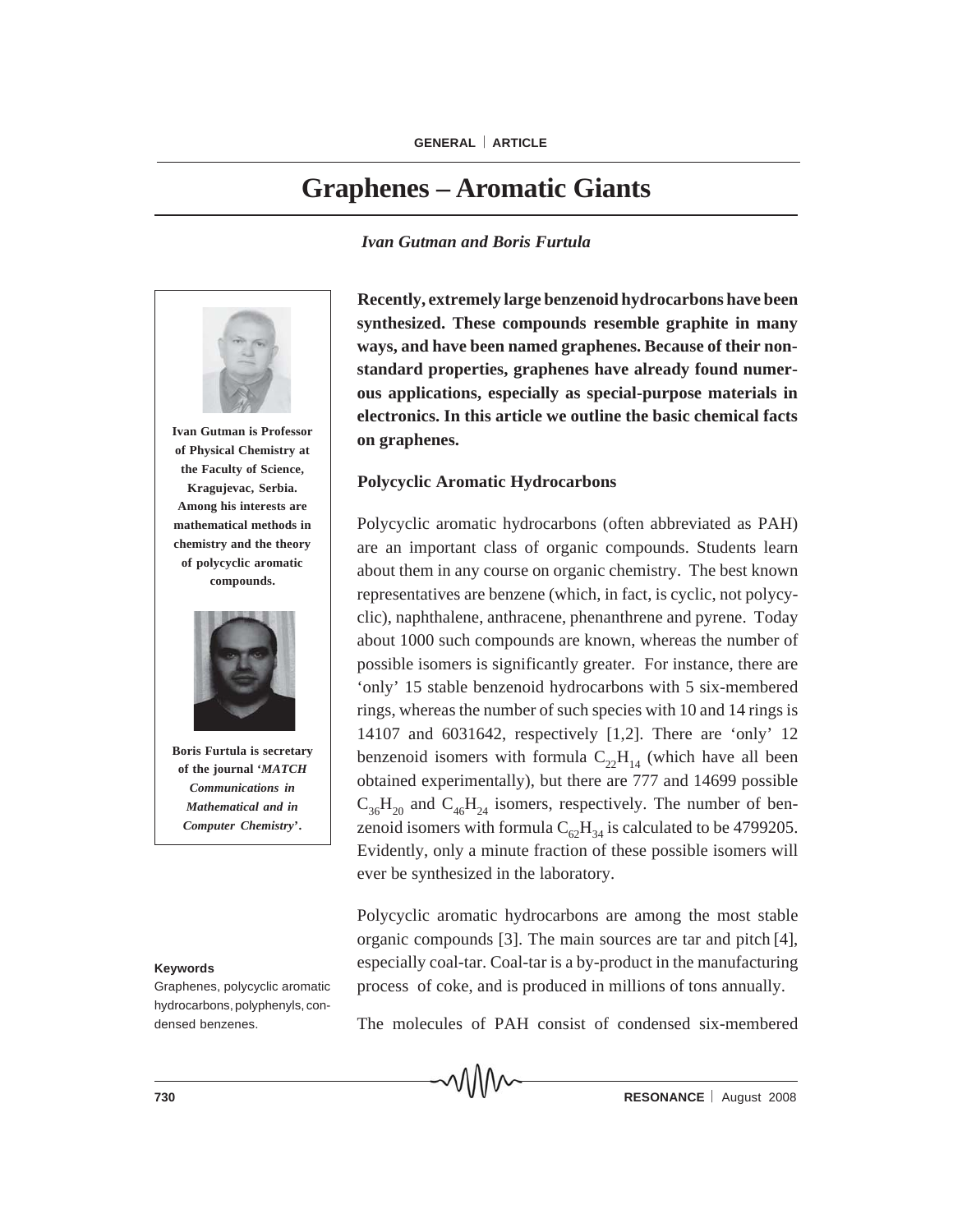



(benzene) rings. Until recently it was believed [5] that their chemical investigations are limited to compounds with not more than 15 rings. The reason for this is based on the fact that large PAHs are practically insoluble in water or organic solvents, which makes their purification and chemical characterization nearly impossible. This is especially the problem when separation of isomers (which are very numerous) is needed.

Recently, these problems were overcome by Klausa Müllen (working at the Max Planck Institute for Polymer Research in Mainz, Germany). He discovered a chemical reaction (see *Figure* 4a) by means of which PAHs of unprecedentedly large size can be obtained, with just a single isomer each! In addition to this, Müllen discovered a laboratory trick (which is outlined in *Figure* 6) by means of which these compounds can be converted into easily soluble forms. The formulas of a few largest (obtained so far) PAHs are shown in *Figures* 1–3.

# **Synthesis of Graphenes**

The synthesis of graphenes, elaborated by Müllen and coworkers, [6,7] consists of two phases. In the first, by standard methods of organic chemistry, one obtains polyphenyls – compounds having *Figure 1. Two large graphenes, both with 114 carbon atoms:*  $1 = C_{114}H_{30}$ ;  $2 = C_{114}H_{34}$ .

PAHs of

unprecedentedly large size can be obtained, with just a single isomer each!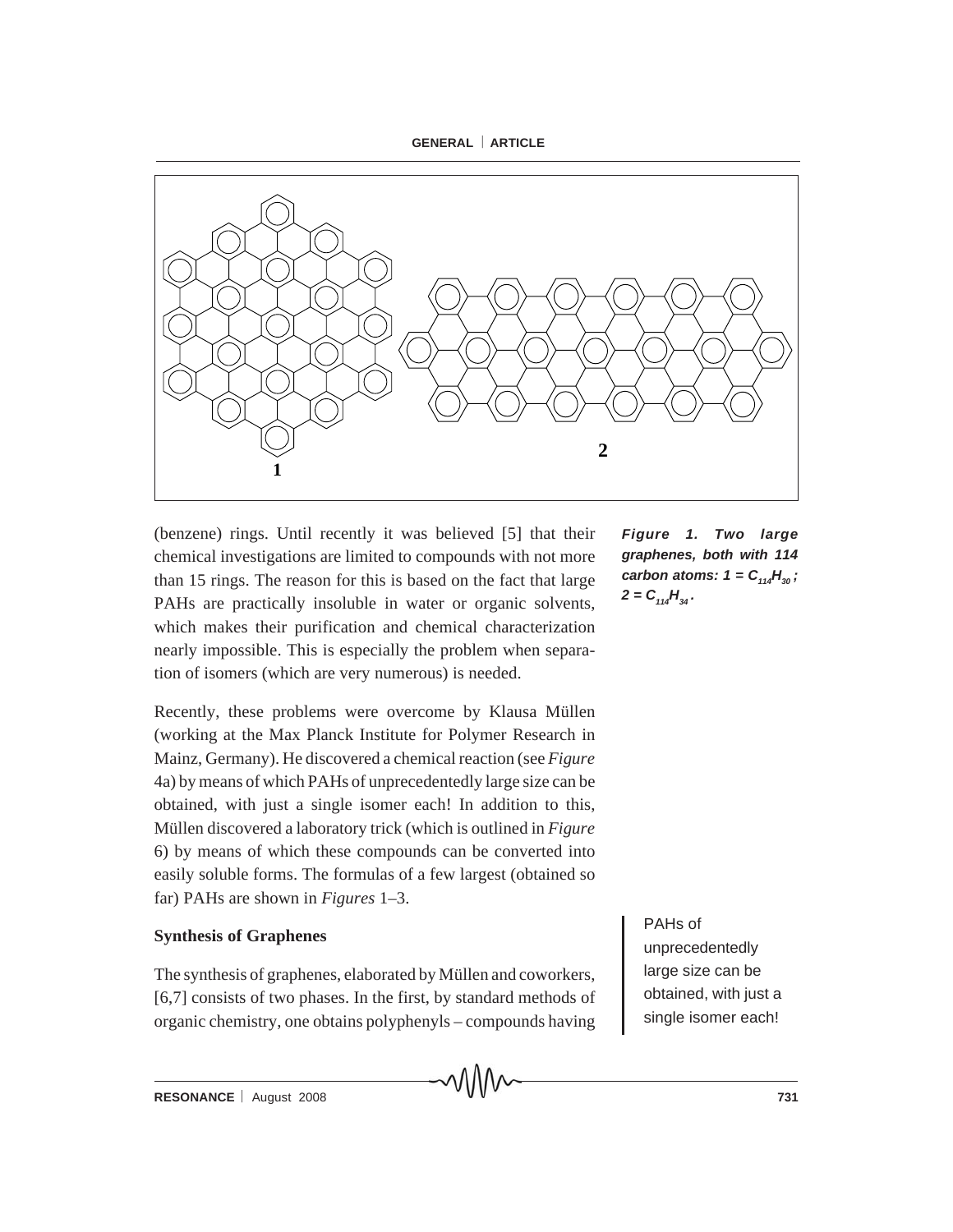**GENERAL** ⎜ **ARTICLE**



*Figure 2 (top). Two still bigger graphenes, both with 132 carbons atoms: 3* =  $C_{132}H_{34}$ , 4 =  $C_{132}H_{42}$ . *Figure 3 (bottom). The two biggest graphenes synthesized so far::*  $5 = C_{186}H_{46}$ *,*  $6 = C_{222}H_{40}$ *. It is worth noting that compound 6 contains only 1.48% hydrogen, whereas the rest is carbon.*

a large number of benzene rings connected by single carboncarbon bonds. A typical reaction of this kind is shown in *Figure* 4a. The six-membered rings in polyphenyls (for instance, in the polyphenyl **7** shown in *Figure* 4a) have a complicated spatial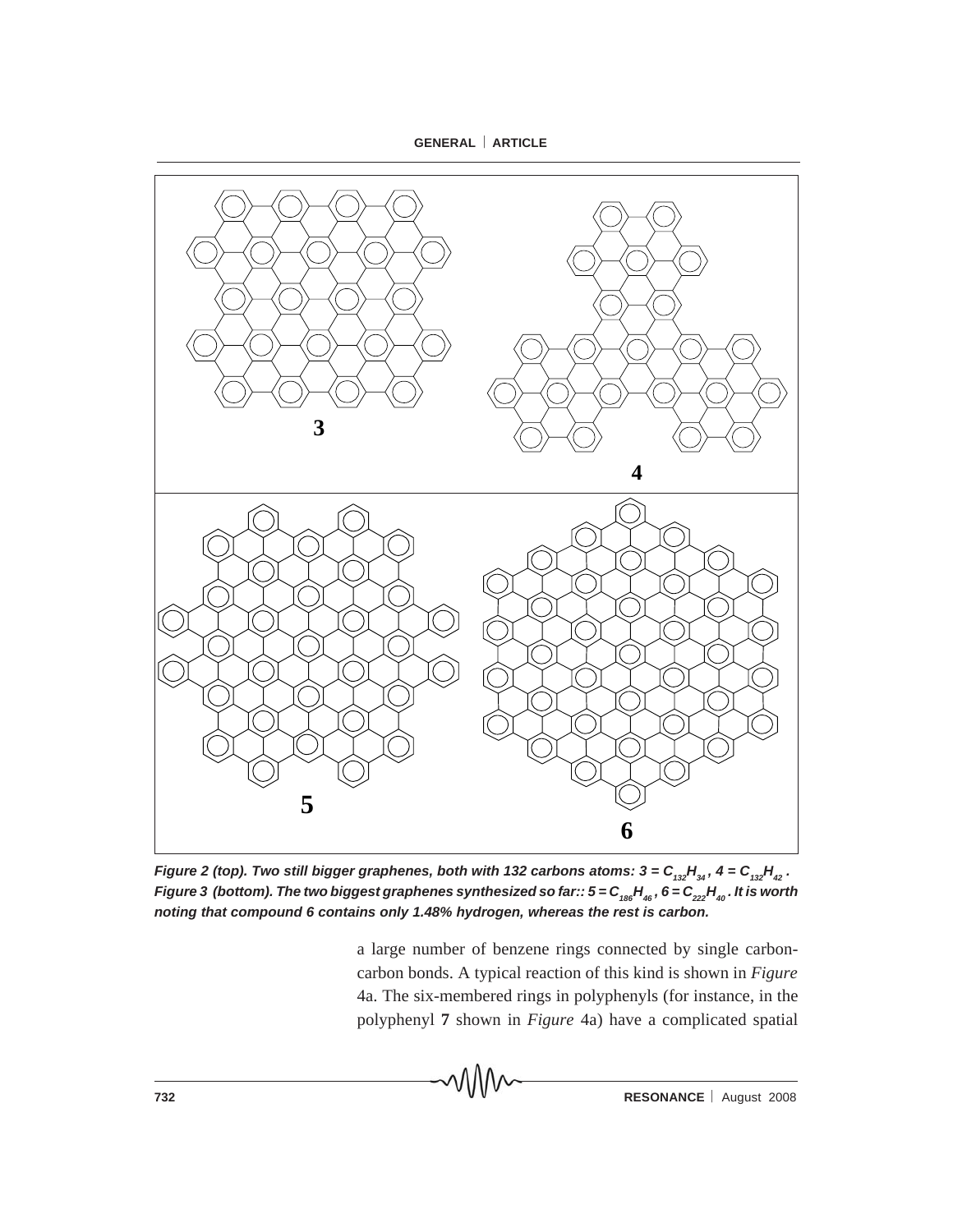arrangement, and do not lie in a single plane. In the second phase, the polyphenyl is treated with a mild oxidizing agent. Müllen discovered that if one uses iron(III)-chloride,  $FeCl<sub>3</sub>$ , as an oxidant, then the polyphenyl is transformed into a graphene *in a single chemical reaction*. This reaction runs fast and with very high yield. *Figure* 4b shows how graphene **6** is obtained from

*Figure 4a. The first phase of synthesis of graphene: Polyphenyl 7 is obtained by standard procedures.*

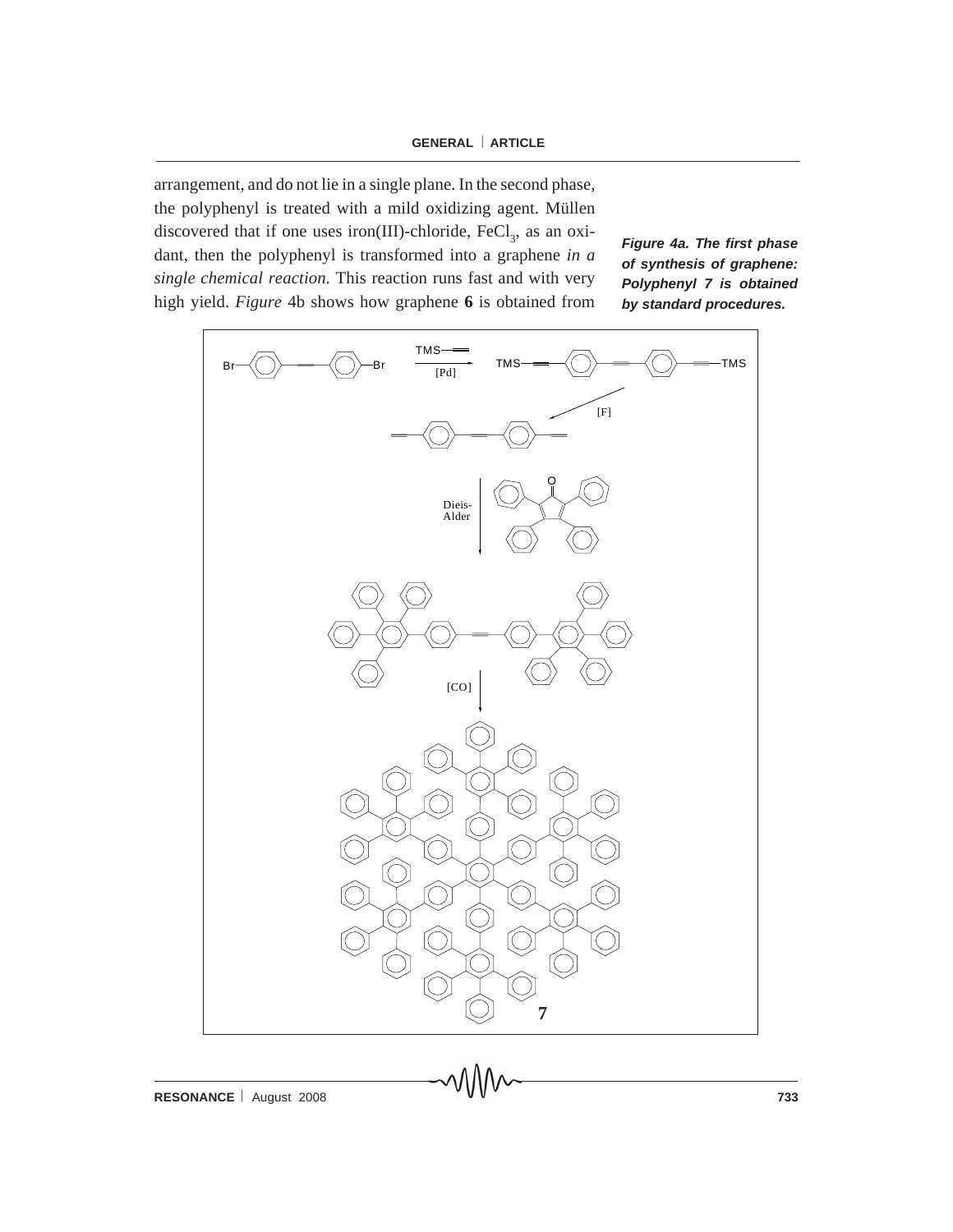**GENERAL** ⎜ **ARTICLE**



*Figure 4b. The second phase of synthesis of graphene: By a single-step oxidation of the polyphenyl 7, graphene 6 is gained in high yield. FeCl<sub>2</sub> is used as the oxidizing agent.*

> The problem of low solubility of graphenes has been resolved by Müllen in an ingenious manner.

polyphenyl **7**. It is worth noting that in this way a non-planar polyphenyl is transformed into a graphene, whose molecules are almost perfectly planar, that is all atoms of the graphene molecule lie in the same plane.

In *Figure* 5 is shown another, but in essence very similar, synthesis of a graphene [6,7]. For this synthesis it is characteristic that first a mixture of several isomeric polyphenyls is obtained, all yielding (by oxidation) the same end product. We leave to the readers to recognize how great an advantage this is for a successful and efficient laboratory synthesis.

# **Soluble Graphite**

The problem of low solubility of graphenes has been resolved by Müllen in an ingenious manner. The readers of this article may think that this was something 'obvious' and 'very easy'. However, the fact is that nobody came up with such an idea prior to Müllen. The idea is the following [6,7]:

By minor modifications of the synthesis procedure, using compounds with appropriate side groups as starting reactants, one arrives at graphenes to which these side groups are attached.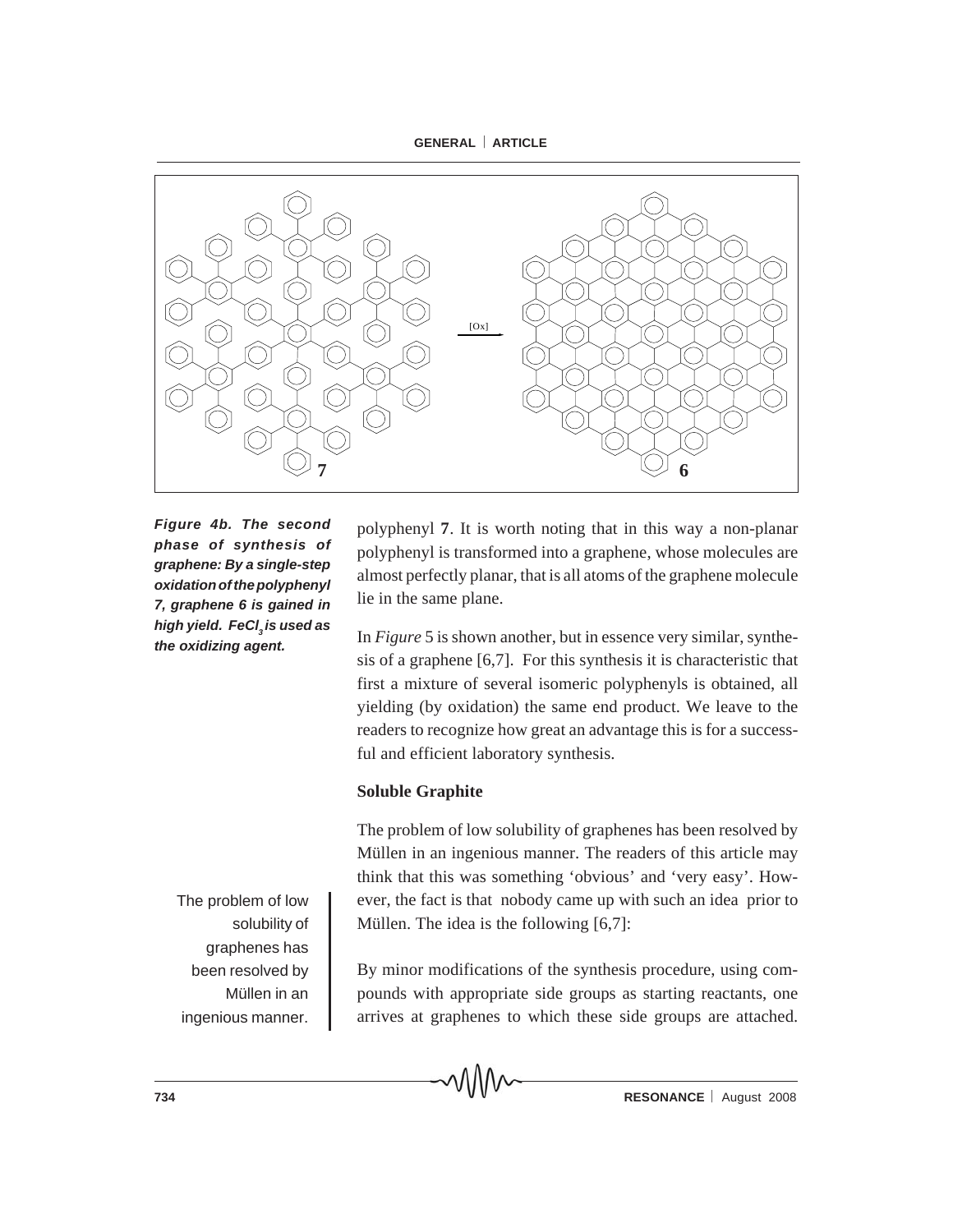



These side groups may be long hydrocarbon chains (as in compound **11** in *Figure* 6) or methoxy groups (as in compound **12**) or any other substituent.

Thanks to the side groups, the substituted graphenes become easily soluble in organic solvents. Then it is much easier to work with them. We illustrate this by a simple example. If a drop of a dilute solution of a graphene (for instance, in ether) is put on some surface (for instance, of an insulating plastic), and if the solvent is evaporated, then an extremely thin layer of graphene is obtained, whose electrical behaviour is similar to that of graphite. Graphenes, same as graphite, possess easily movable electrons (so-called  $\pi$ -electrons) that are responsible for their characteristic electric properties. However, instead of being true conductors (like graphite), graphenes are semiconductors. This feature is of *Figure 5. Another example of how a graphene is obtained. In the first phase a mixture of isomeric polyphenyls 8* + *9 is obtained. In the second phase, this mixture is oxidized (in a onestep reaction) into a unique end product – the graphene 10 .*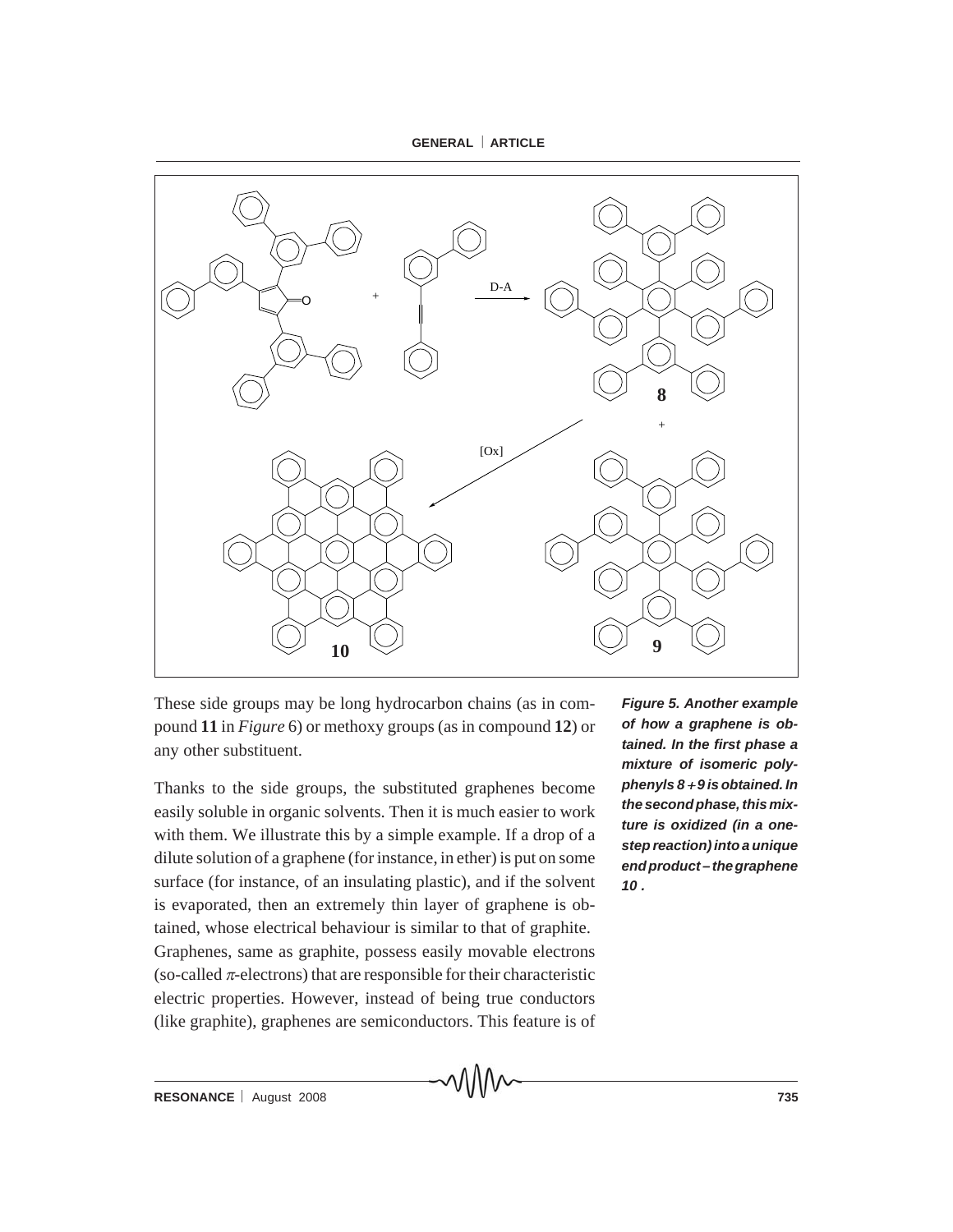**GENERAL** ⎜ **ARTICLE**

*Figure 6. Graphenes with side groups. Thanks to these substituents the graphenes become easily soluble in organic solvents (for instance, 11 is soluble in ether, and 12 in alcohol). There are also watersoluble graphenes. Such solutions have many, especially electric, properties similar to graphite and are called "liquid graphite" or "soluble graphite".*